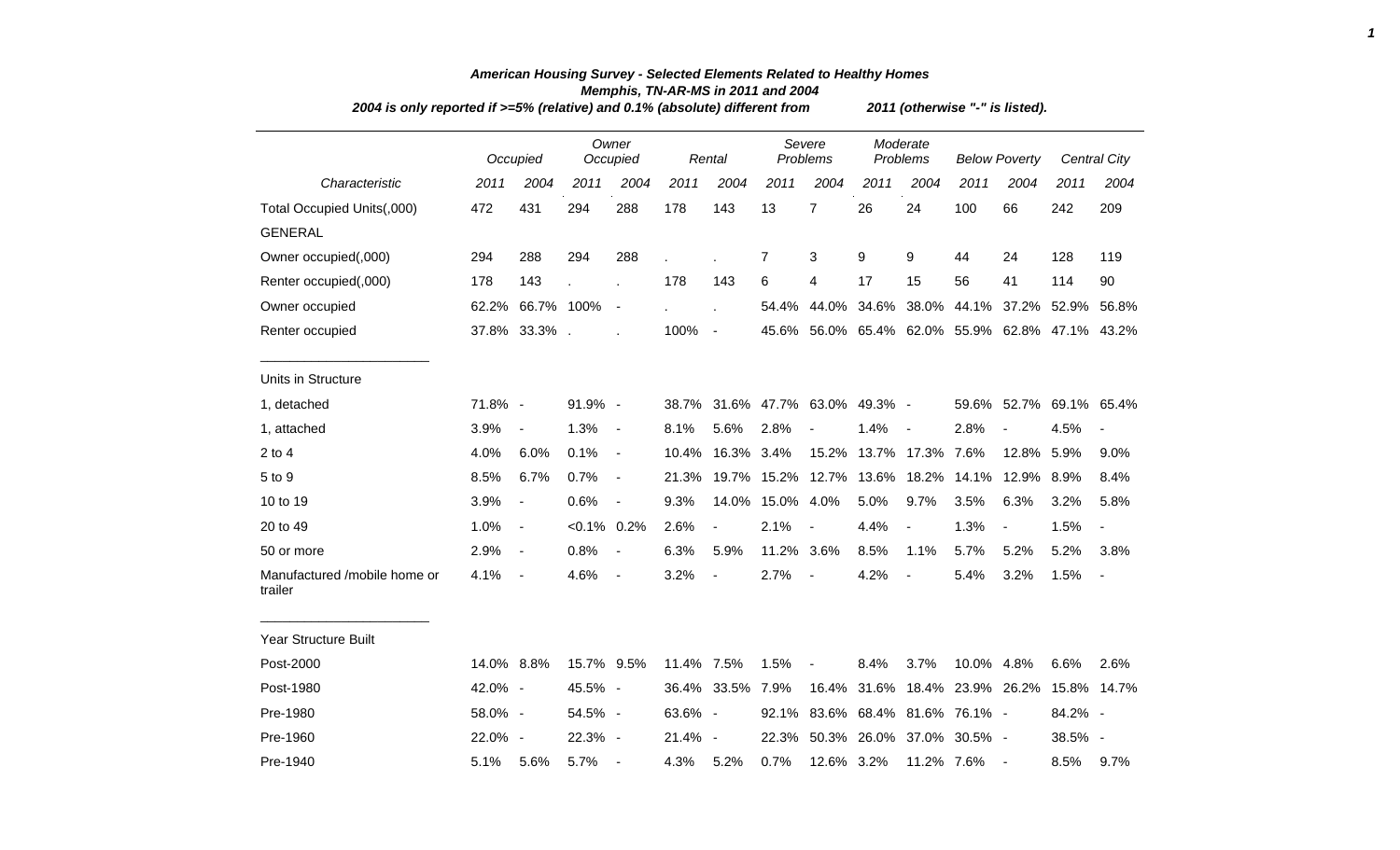|                                                        |         | Occupied                 | Owner<br>Occupied |                          |                     | Rental                                                      |                | Severe<br>Problems  |             | Moderate<br><b>Problems</b> |                                     | <b>Below Poverty</b>     |            | Central City             |
|--------------------------------------------------------|---------|--------------------------|-------------------|--------------------------|---------------------|-------------------------------------------------------------|----------------|---------------------|-------------|-----------------------------|-------------------------------------|--------------------------|------------|--------------------------|
| Characteristic                                         | 2011    | 2004                     | 2011              | 2004                     | 2011                | 2004                                                        | 2011           | 2004                | 2011        | 2004                        | 2011                                | 2004                     | 2011       | 2004                     |
| Foundation (for 1-unit not<br>manufactured)            |         |                          |                   |                          |                     |                                                             |                |                     |             |                             |                                     |                          |            |                          |
| 1-Unit not manufactured(,000)                          | 358     | 328                      | 274               | 275                      | 84                  | 53                                                          | $\overline{7}$ | 5                   | 13          | 12                          | 63                                  | 38                       | 178        | 145                      |
| With a basement under all of<br>house                  | 0.4%    | $\overline{a}$           | 0.5%              | $\overline{a}$           | $< 0.1\%$ 0.7%      |                                                             | $< 0.1\%$ -    |                     | 0.7%        | $\overline{a}$              | 0.1%                                | $\overline{a}$           | 0.4%       | $\blacksquare$           |
| With a basement under part of<br>house                 | 3.0%    | $\overline{a}$           | 3.1%              | $\overline{a}$           | 2.8%                |                                                             | 2.3%           | 5.9%                | 1.5%        | 5.7%                        | 5.1%                                | 3.1%                     | 5.7%       | 5.4%                     |
| With a crawl space                                     |         | 19.2% 21.3%              | 17.3% 19.8%       |                          |                     | 25.6% 28.7% 15.2% 45.7% 63.0% 51.1% 28.7% 31.7% 29.7% 32.0% |                |                     |             |                             |                                     |                          |            |                          |
| On a concrete slab                                     | 76.1% - |                          | 77.7% -           |                          | 70.7%               |                                                             | 65.4% 76.9%    |                     | 42.5% 32.6% | 40.1%                       | 64.8% -                             |                          | 63.6%      | 59.0%                    |
| In some other way                                      | 1.3%    | $\blacksquare$           | 1.4%              | $\overline{a}$           | 0.9%                |                                                             | 5.6%           |                     | 2.2%        |                             | 1.2%                                | $\overline{\phantom{a}}$ | 0.6%       | $\overline{\phantom{a}}$ |
| <b>EXTERIOR</b>                                        |         |                          |                   |                          |                     |                                                             |                |                     |             |                             |                                     |                          |            |                          |
| <b>External Building Conditions(non</b><br>multiunit)  |         |                          |                   |                          |                     |                                                             |                |                     |             |                             |                                     |                          |            |                          |
| Sagging roof                                           | 2.8%    | L.                       | 2.3%              |                          | 4.1%                | 5.2%                                                        | 11.4%          | 32.5%               | 19.3%       | 17.4% 6.1%                  |                                     | 7.4%                     | 4.0%       |                          |
| Missing roofing material                               | 7.4%    | 5.4%                     | 7.7%              | 4.8%                     | 6.4%                | 8.2%                                                        | 17.7%          |                     | 33.5% 36.3% | 14.4% 9.1%                  |                                     | 8.2%                     | 8.0%       | 6.2%                     |
| Hole in roof                                           | 3.8%    | $\overline{a}$           | 3.6%              | $\overline{a}$           | 4.2%                | 6.9%                                                        |                | 12.6% 27.7% 23.3% - |             |                             | 3.8%                                | 8.7%                     | 4.2%       | 5.8%                     |
| Missing bricks, siding, other<br>outside wall material | 3.2%    | $\overline{\phantom{a}}$ | 2.6%              | $\overline{\phantom{a}}$ | 5.0%                | 6.9%                                                        |                | 12.6% 34.0% 7.9%    |             | 15.1% 4.9%                  |                                     | 8.0%                     | 3.4%       | 5.6%                     |
| Sloping outside walls                                  | 1.5%    | $\overline{\phantom{a}}$ | 1.5%              | $\overline{a}$           | 1.5%                | 6.3%                                                        | 10.7%          | 22.5%               | 6.7%        | 15.4%                       | 1.7%                                | 5.3%                     | 1.3%       | $\overline{a}$           |
| Boarded up windows                                     | 1.7%    | Ē,                       | 0.8%              | $\overline{\phantom{a}}$ | 4.7%                |                                                             | 5.1%           | 8.6%                | 6.2%        | 6.6%                        | 1.8%                                |                          | 3.1%       |                          |
| <b>Broken windows</b>                                  | 6.5%    | 7.0%                     | 5.4%              | 5.9%                     | 10.1%               | 12.5%                                                       | 15.5%          | 31.5%               | 16.7%       | 30.0%                       | 11.3% 9.7%                          |                          | 7.5%       | 10.2%                    |
| Bars on windows                                        | 13.7% - |                          | 12.3%             | 13.3%                    | 18.2% -             |                                                             | 10.0%          |                     |             |                             | 38.0% 16.2% 26.1% 24.5% 29.6% 25.9% |                          |            | 28.4%                    |
| Foundation crumbling or has open 8.1%<br>crack or hole |         | 3.6%                     | 8.5%              | 2.9%                     | 7.2%                | $\overline{\phantom{a}}$                                    |                |                     |             |                             | 48.2% 26.1% 18.1% 19.8% 10.0% 6.3%  |                          | 10.6% 5.5% |                          |
| None of the above                                      | 67.8% - |                          | 69.3%             |                          | 72.8% 63.0%         | $\overline{\phantom{a}}$                                    |                |                     |             |                             | 33.6% 23.1% 32.9% 38.9% 52.5% -     |                          | 55.7% -    |                          |
| None of the above(excluding<br>bars)                   | 76.2% - |                          |                   |                          | 77.2% 82.0% 72.7% - |                                                             |                |                     |             |                             | 37.5% 34.7% 38.4% 47.6% 67.4% -     |                          | $71.4\%$ - |                          |

*2*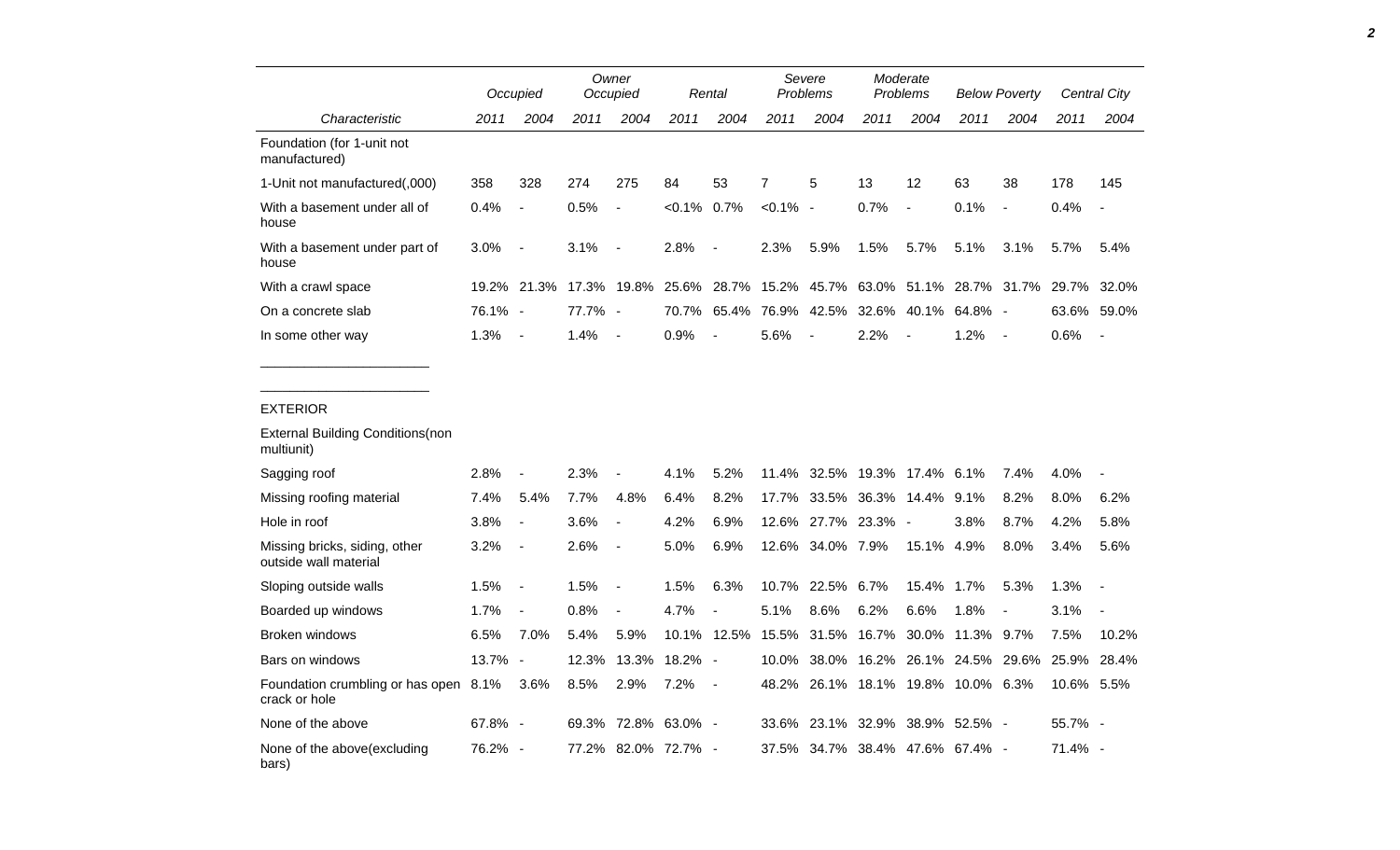|                                                           |       | Occupied                 |                                 | Owner<br>Occupied        |         | Rental                   |         | Severe<br>Problems       |                           | Moderate<br>Problems |                               | <b>Below Poverty</b> |                                     | <b>Central City</b> |
|-----------------------------------------------------------|-------|--------------------------|---------------------------------|--------------------------|---------|--------------------------|---------|--------------------------|---------------------------|----------------------|-------------------------------|----------------------|-------------------------------------|---------------------|
| Characteristic                                            | 2011  | 2004                     | 2011                            | 2004                     | 2011    | 2004                     | 2011    | 2004                     | 2011                      | 2004                 | 2011                          | 2004                 | 2011                                | 2004                |
| Water Leakage During Last 12<br>Months                    |       |                          |                                 |                          |         |                          |         |                          |                           |                      |                               |                      |                                     |                     |
| With leakage from outside<br>structure                    |       |                          | 17.2% 13.5% 20.4% 14.2% 12.0% - |                          |         |                          | 37.7% - |                          |                           |                      |                               |                      | 45.7% 40.6% 15.1% 12.4% 20.0% 16.0% |                     |
| Roof                                                      | 14.0% | 10.2%                    |                                 | 16.9% 11.4%              | 9.3%    | 7.6%                     | 22.5%   | 26.6%                    | 37.3%                     | 33.3%                | 11.9% 8.3%                    |                      | 16.4% 12.3%                         |                     |
| <b>Basement leak</b>                                      | 0.1%  | $\sim$                   | 0.1%                            | $\blacksquare$           | 0.1%    | $\blacksquare$           | 0.6%    | $\overline{\phantom{a}}$ | 0.3%                      | $\blacksquare$       | 0.1%                          | $\blacksquare$       | 0.2%                                | $\sim$              |
| Walls, closed windows, or doors<br>leak                   | 2.2%  | $\sim$                   | 1.5%                            | $\overline{\phantom{a}}$ | 3.3%    | $\overline{\phantom{a}}$ | 2.2%    | 20.1% 6.7%               |                           | 12.9% 2.4%           |                               | $\sim$ $-$           | 1.5%                                | $\sim$ $-$          |
| Other or Unknown exterior Leak                            | 1.6%  | $\sim$                   | 2.2%                            | $\blacksquare$           | 0.6%    | $\overline{\phantom{a}}$ |         | 14.0% 19.7% 1.7%         |                           | 8.3%                 | 0.8%                          | $\sim$               | 2.0%                                | $\sim$              |
| <b>INTERIOR</b>                                           |       |                          |                                 |                          |         |                          |         |                          |                           |                      |                               |                      |                                     |                     |
| Damage                                                    |       |                          |                                 |                          |         |                          |         |                          |                           |                      |                               |                      |                                     |                     |
| Holes in floors                                           | 1.8%  | $\blacksquare$           | 0.7%                            | $\overline{\phantom{a}}$ | 3.4%    | $\overline{\phantom{a}}$ | 5.4%    |                          | 17.1% 11.9% 14.3% 1.9%    |                      |                               |                      | 2.4%                                |                     |
| Open cracks or holes                                      | 8.8%  | 7.7%                     | 6.9%                            | 5.8%                     | 12.0% - |                          | 13.1%   |                          |                           |                      | 37.2% 57.4% 40.9% 15.2% 13.4% |                      | 11.9% 11.2%                         |                     |
| Broken plaster or peeling paint                           | 3.8%  | $\blacksquare$           | 3.5%                            | $\blacksquare$           | 4.2%    | 5.0%                     | 9.2%    |                          | 31.7% 35.9% 24.1% 5.5%    |                      |                               |                      | 6.3%                                | 5.2%                |
| Water Leakage During Last 12<br>Months                    |       |                          |                                 |                          |         |                          |         |                          |                           |                      |                               |                      |                                     |                     |
| With leakage from inside structure 14.0% 11.1% 11.0% 9.3% |       |                          |                                 |                          | 19.0%   |                          |         |                          | 14.9% 27.5% 44.5% 35.7% - |                      |                               |                      | 18.5% 13.2% 16.5% 14.0%             |                     |
| Fixtures backed up or overflowed                          | 1.9%  | $\blacksquare$           | 2.0%                            | $\overline{\phantom{a}}$ | 1.9%    | $\overline{\phantom{a}}$ | 16.8%   | 29.9% 4.7%               |                           | 17.4%                | 3.0%                          |                      | 2.8%                                |                     |
| Pipes leaked                                              | 6.3%  | 4.2%                     | 4.2%                            | $\blacksquare$           | 9.8%    | 6.5%                     | 7.7%    | 23.0%                    | 15.0%                     | 18.3%                | 7.9%                          | 6.0%                 | 6.7%                                | 5.8%                |
| Broken water heater                                       | 1.8%  | $\overline{\phantom{a}}$ | 1.6%                            | $\blacksquare$           | 2.2%    |                          | 4.5%    | 11.8%                    | 3.1%                      | 7.6%                 | 2.6%                          |                      | 1.9%                                |                     |
| Other or Unknown                                          | 4.4%  | $\blacksquare$           | 3.5%                            |                          | 6.0%    | 5.0%                     | 5.6%    | 18.6%                    | 14.2% 9.8%                |                      | 5.3%                          | 3.7%                 | 5.8%                                | 4.5%                |

Rodents

Signs of rats in last 3 mon. 2.7% - 2.7% - 2.7% - 5.4% 10.0% 17.0% 8.0% 4.9% - 4.5% -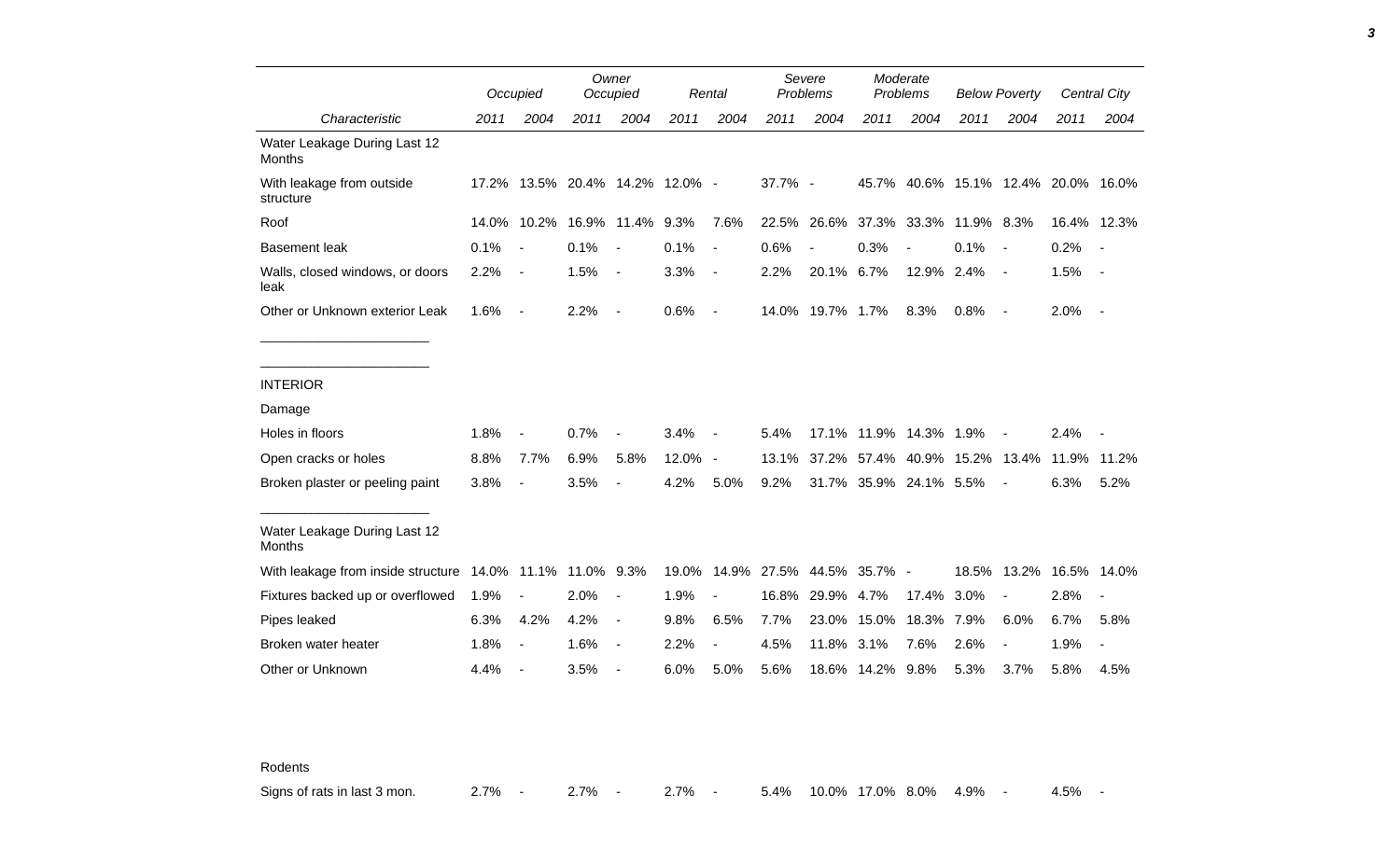|                                                           |             | Occupied                     |         | Owner<br>Occupied        |             | Rental                   |             | Severe<br>Problems       |                        | Moderate<br>Problems     |       | <b>Below Poverty</b>     |             | <b>Central City</b>      |
|-----------------------------------------------------------|-------------|------------------------------|---------|--------------------------|-------------|--------------------------|-------------|--------------------------|------------------------|--------------------------|-------|--------------------------|-------------|--------------------------|
| Characteristic                                            | 2011        | 2004                         | 2011    | 2004                     | 2011        | 2004                     | 2011        | 2004                     | 2011                   | 2004                     | 2011  | 2004                     | 2011        | 2004                     |
| Signs of mice in last 3 mon.                              | 9.5%        | 6.0%                         | 10.6%   | 5.4%                     | 7.8%        | 7.3%                     | 19.2%       | 20.7%                    | 18.0%                  | 12.1%                    | 15.8% | 9.1%                     | 8.9%        | 6.7%                     |
| Signs of rodents, not sure which<br>kind in last 3 mon.   | 0.8%        | $\overline{a}$               | 0.8%    | $\overline{a}$           | 0.8%        | $\overline{a}$           | 1.4%        |                          | 1.1%                   | $\overline{\phantom{a}}$ | 0.7%  | $\blacksquare$           | 1.1%        | $\overline{\phantom{a}}$ |
| Electrical                                                |             |                              |         |                          |             |                          |             |                          |                        |                          |       |                          |             |                          |
| No electrical wiring                                      | $< 0.1\%$ - |                              | 0.1%    | $\overline{\phantom{a}}$ | $< 0.1\%$ - |                          | $< 0.1\%$ - |                          | $< 0.1\%$ -            |                          | 0.1%  | $\sim$                   | $< 0.1\%$ - |                          |
| Exposed wiring                                            | 1.7%        | $\overline{\phantom{a}}$     | 1.6%    | $\overline{\phantom{a}}$ | 1.8%        | $\blacksquare$           | 14.4% 2.0%  |                          | 3.6%                   | $\blacksquare$           | 2.9%  | $\overline{\phantom{a}}$ | 1.7%        |                          |
| Rooms without electric outlets                            | 1.5%        | $\overline{\phantom{a}}$     | 1.3%    | $\overline{a}$           | 1.7%        | $\blacksquare$           | 2.6%        | 19.0%                    | 4.0%                   | 7.4%                     | 1.7%  | $\blacksquare$           | 1.1%        |                          |
| Fuses/breakers blown in last 3<br>mon.                    |             | 10.9% 11.9%                  |         | 10.9% 11.8%              |             | 11.0% 12.1%              | 15.5%       |                          | 23.5% 13.4% 25.3% 9.7% |                          |       | 11.3%                    | 11.2% 12.9% |                          |
| Sanitation                                                |             |                              |         |                          |             |                          |             |                          |                        |                          |       |                          |             |                          |
| Lacking complete kitchen facilities                       | 2.0%        | $\overline{\phantom{a}}$     | 0.4%    |                          | 4.7%        | 6.6%                     | 1.9%        |                          | 17.2% 35.2% 42.1% 2.3% |                          |       | 6.8%                     | 2.4%        |                          |
| Lacking some or all plumbing<br>facilities                | 1.1%        | $\overline{\phantom{a}}$     | 0.2%    | $\overline{\phantom{a}}$ | 2.5%        | $\blacksquare$           | 37.6%       |                          | 44.4% < 0.1% -         |                          | 0.9%  | $\blacksquare$           | 0.9%        |                          |
| Water not safe to drink                                   | 3.8%        | $\overline{\phantom{a}}$     | 2.9%    | $\overline{\phantom{a}}$ | 5.3%        | $\overline{a}$           | 4.1%        | 7.5%                     | 5.6%                   | 8.2%                     | 5.8%  | 5.3%                     | 5.2%        | 3.4%                     |
| Water stoppage in last 3 mon.                             | 3.8%        | $\blacksquare$               | 2.5%    | $\blacksquare$           | 6.0%        | 4.7%                     | 21.1%       |                          | 13.1% 11.7% 7.8%       |                          | 6.1%  | 3.6%                     | 4.2%        |                          |
| No flush toilets working some time 2.3%<br>in last 3 mon. |             | $\qquad \qquad \blacksquare$ | 1.1%    | $\blacksquare$           | 4.1%        | 5.8%                     | 8.7%        |                          | 12.8% 11.1% 14.8% 3.3% |                          |       | 6.9%                     | 2.8%        |                          |
| With sewage disposal<br>breakdowns in last 3 mon.         | 1.9%        | $\overline{\phantom{a}}$     | 2.1%    | $\overline{\phantom{a}}$ | 1.6%        | $\overline{\phantom{a}}$ | 15.5%       | 7.3%                     | 6.8%                   | 10.7% 1.7%               |       | $\overline{\phantom{a}}$ | 2.0%        | $\sim$                   |
| Septic tank, cesspool, chemical<br>toilet                 | 8.7%        | 9.3%                         | 12.0% - |                          | 3.4%        | $\overline{\phantom{a}}$ | 2.3%        | 5.1%                     | 11.9%                  | 10.8% 5.9%               |       | 7.9%                     | 0.8%        | $\sim$                   |
| With septic tank or cesspool<br>breakdowns in last 3 mon. | 0.1%        | $\overline{a}$               | 0.1%    | $\overline{\phantom{a}}$ | 0.2%        | $\overline{\phantom{a}}$ | 0.7%        | $\overline{\phantom{a}}$ | 1.1%                   | $\sim$                   | 0.1%  | $\sim$                   | $< 0.1\%$ - |                          |
| <b>HEATING/FUEL</b>                                       |             |                              |         |                          |             |                          |             |                          |                        |                          |       |                          |             |                          |

Main Heating Equipment

Warm-air furnace **85.1% - 89.3% - 78.2% - 87.1% 52.3% 48.2% 62.6% 76.5% -** 80.6% -

*4*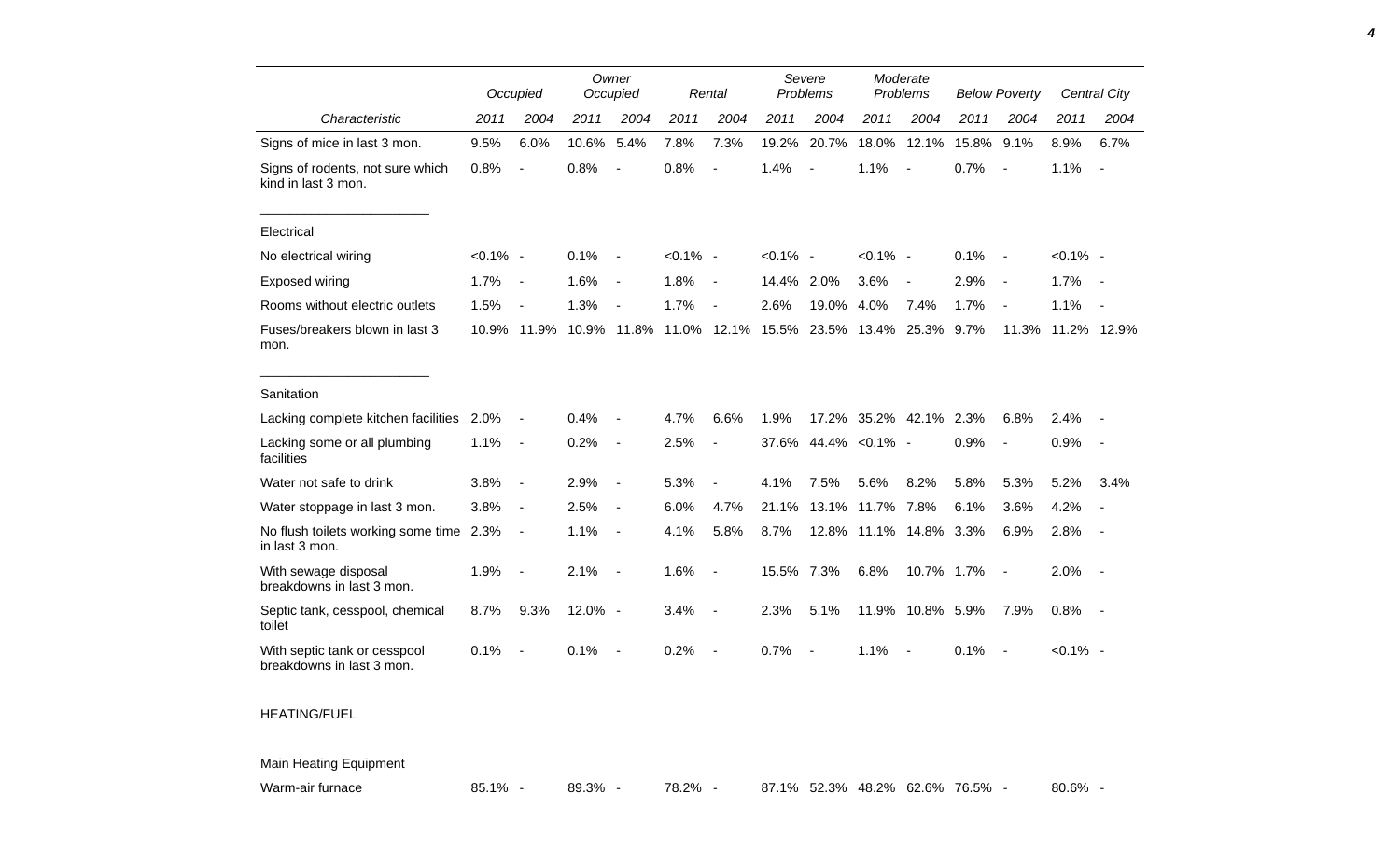|                                                         |             | Occupied                 |             | Owner<br>Occupied        |               | Rental                   |                | Severe<br>Problems       |                                                             | Moderate<br>Problems |             | <b>Below Poverty</b>     |             | <b>Central City</b> |
|---------------------------------------------------------|-------------|--------------------------|-------------|--------------------------|---------------|--------------------------|----------------|--------------------------|-------------------------------------------------------------|----------------------|-------------|--------------------------|-------------|---------------------|
| Characteristic                                          | 2011        | 2004                     | 2011        | 2004                     | 2011          | 2004                     | 2011           | 2004                     | 2011                                                        | 2004                 | 2011        | 2004                     | 2011        | 2004                |
| Steam or hot water system                               | 0.7%        | $\overline{a}$           | 1.0%        | $\overline{\phantom{a}}$ | 0.3%          | $\overline{\phantom{a}}$ | $< 0.1\%$      | 3.6%                     | $< 0.1\%$                                                   | 0.6%                 | 1.9%        | $\overline{\phantom{a}}$ | 1.4%        |                     |
| Electric heat pump                                      | 4.4%        | 7.2%                     | 3.0%        | $\blacksquare$           | 6.5%          | 12.0%                    | 6.0%           | 3.7%                     | 14.9%                                                       | 9.0%                 | 5.0%        | 8.6%                     | 4.7%        | 7.9%                |
| Built-in electric units                                 | 1.8%        | $\blacksquare$           | 0.7%        | $\overline{\phantom{a}}$ | 3.6%          | $\blacksquare$           | 0.7%           | 7.5%                     | 2.0%                                                        | $\blacksquare$       | 1.0%        |                          | 2.7%        | $\blacksquare$      |
| Floor, wall, or other built-in hot air<br>without ducts | 4.2%        | $\blacksquare$           | 3.6%        | $\blacksquare$           | 5.3%          | 5.0%                     | 0.7%           | 10.6%                    | 10.7% 9.0%                                                  |                      | 9.3%        | 6.2%                     | 6.2%        | 6.5%                |
| Room heaters with flue                                  | 0.5%        | $\overline{\phantom{a}}$ | 0.4%        | $\blacksquare$           | 0.6%          | $\overline{\phantom{a}}$ | $< 0.1\%$ 5.5% |                          | 0.3%                                                        | $\blacksquare$       | 0.5%        | $\sim$                   | 0.4%        | $\sim$              |
| Room heaters without flue                               | 1.1%        | $\blacksquare$           | 0.8%        | $\overline{\phantom{a}}$ | 1.8%          | $\blacksquare$           | 3.3%           | 5.9%                     |                                                             | 18.7% 14.0%          | 1.3%        | $\sim$                   | 1.1%        | $\sim$ $-$          |
| Portable electric heaters                               | 1.3%        | $\blacksquare$           | 0.5%        | $\overline{\phantom{a}}$ | 2.6%          | $\blacksquare$           | 1.5%           | $\blacksquare$           | 3.3%                                                        | $\sim$               | 3.2%        | $\sim$                   | 1.8%        | $\sim$ $-$          |
| <b>Stoves</b>                                           | 0.1%        | $\blacksquare$           | 0.1%        | $\overline{\phantom{a}}$ | 0.1%          | $\blacksquare$           | $< 0.1\%$ 1.7% |                          | $< 0.1\%$ -                                                 |                      | 0.3%        | $\sim$                   | $< 0.1\%$ - |                     |
| Fireplace without inserts                               | 0.1%        | $\blacksquare$           | $< 0.1\%$ - |                          | 0.1%          | $\blacksquare$           | $< 0.1\%$ 1.9% |                          | 0.3%                                                        | $\sim$               | 0.1%        | $\sim$                   | 0.1%        | $\sim$ $-$          |
| Other                                                   | 0.5%        | $\blacksquare$           | 0.4%        | $\overline{\phantom{a}}$ | 0.7%          | $\blacksquare$           | $< 0.1\%$ 1.8% |                          | 1.1%                                                        | $\sim$               | 0.5%        | $\sim$                   | 0.8%        | $\sim$              |
| No heating equipment                                    | $< 0.1\%$ - |                          | $< 0.1\%$ - |                          | 0.1%          | $\overline{\phantom{a}}$ | $< 0.1\%$ 1.8% |                          | $< 0.1\%$ -                                                 |                      | $< 0.1\%$ - |                          | $< 0.1\%$ - |                     |
| Cooking stove                                           | 0.1%        | $\overline{\phantom{a}}$ | 0.1%        | $\blacksquare$           | $< 0.1\%$ -   |                          | 0.7%           | $\overline{\phantom{a}}$ | $< 0.1\%$ -                                                 |                      | 0.2%        | $\sim$                   | $< 0.1\%$ - |                     |
| <b>Water Heating Fuel</b>                               |             |                          |             |                          |               |                          |                |                          |                                                             |                      |             |                          |             |                     |
| Electricity                                             | 48.6% -     |                          | 39.7%       |                          | 43.1% 63.5% - |                          | 66.7%          |                          | 45.0% 54.4% -                                               |                      | 58.5% -     |                          | 44.4% -     |                     |
| Gas, LP/bottled gas                                     | 51.3% -     |                          | 60.3%       | 56.7%                    | 36.5% -       |                          |                | 33.3% 55.0%              | 45.6% -                                                     |                      |             | 41.4% 43.5%              | 55.5% -     |                     |
| Other                                                   | 0.1%        | $\blacksquare$           | 0.1%        | $\overline{\phantom{a}}$ | $< 0.1\%$ -   |                          | $< 0.1\%$ -    |                          | $< 0.1\%$ -                                                 |                      | 0.1%        | $\sim$                   | 0.1%        | $\sim$              |
| Clothes Dryer(,000)                                     | 389         | 360                      | 275         | 271                      | 114           | 89                       | $\overline{7}$ | 4                        | 15                                                          | 14                   | 66          | 40                       | 174         | 153                 |
| Have Clothes Dryer                                      | 82.4% -     |                          | 93.5% -     |                          | 64.0% -       |                          | 49.8%          | 53.8%                    | 57.6% -                                                     |                      | 65.4%       | 60.5%                    | 72.0% -     |                     |
| Electricity                                             | 97.0% -     |                          | 96.6% -     |                          | 97.9% -       |                          | 100%           | $\overline{\phantom{a}}$ | 100%                                                        | $\sim$ $-$           | 96.5% -     |                          | 96.8% -     |                     |
| Gas, LP gas (liquid propane)                            | 3.0%        | $\overline{\phantom{a}}$ | 3.4%        | $\blacksquare$           | 2.1%          | $\blacksquare$           | $< 0.1\%$ 3.5% |                          | $< 0.1\%$ 0.9%                                              |                      | 3.5%        | $\blacksquare$           | 3.2%        | $\blacksquare$      |
| <b>Heating Problems</b>                                 |             |                          |             |                          |               |                          |                |                          |                                                             |                      |             |                          |             |                     |
| Uncomfortably cold for 24 hours<br>or more last winter  | 13.1% 8.6%  |                          | 11.8% 7.1%  |                          |               |                          |                |                          | 15.7% 12.5% 65.9% 61.9% 11.6% 19.7% 13.6% 12.5% 16.7% 11.7% |                      |             |                          |             |                     |
| Heating equipment breakdowns                            | 4.5%        |                          | 4.5%        |                          | 4.3%          |                          |                | 61.1% 46.0% 1.4%         |                                                             |                      | 4.4%        |                          | 4.9%        |                     |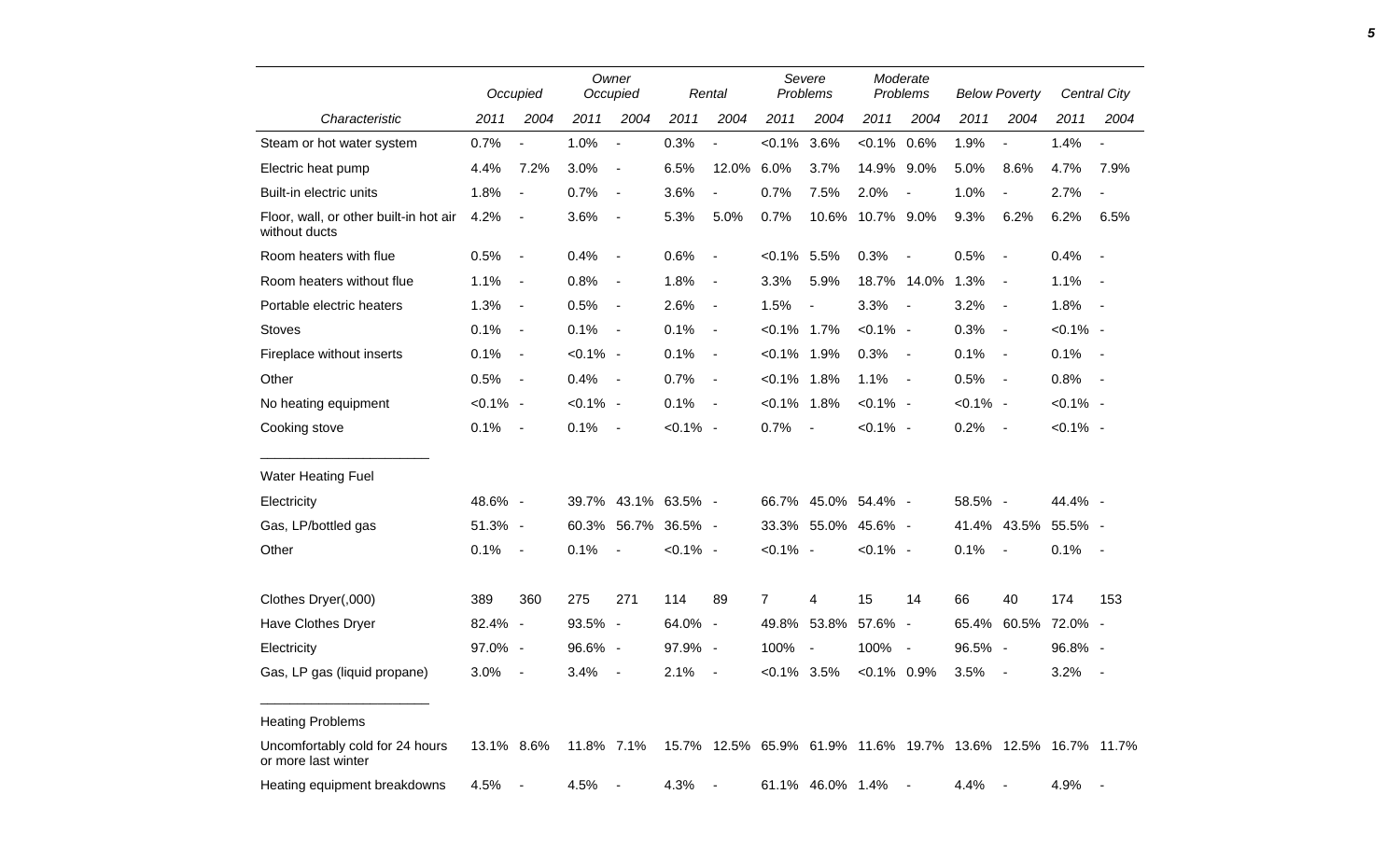|                                      |             | Occupied                     |                | Owner<br>Occupied        |             | Rental                   |                | Severe<br>Problems       |           | Moderate<br>Problems     |                | <b>Below Poverty</b>     |             | <b>Central City</b> |
|--------------------------------------|-------------|------------------------------|----------------|--------------------------|-------------|--------------------------|----------------|--------------------------|-----------|--------------------------|----------------|--------------------------|-------------|---------------------|
| Characteristic                       | 2011        | 2004                         | 2011           | 2004                     | 2011        | 2004                     | 2011           | 2004                     | 2011      | 2004                     | 2011           | 2004                     | 2011        | 2004                |
| Other causes                         | 7.3%        | 4.9%                         | 7.0%           | 4.5%                     | 7.7%        | 5.7%                     | 6.9%           | 16.5%                    | 8.6%      | 12.4%                    | 7.1%           | 7.5%                     | 9.8%        | 6.5%                |
| Utility interruption                 | 1.5%        | $\qquad \qquad \blacksquare$ | 2.1%           | $\blacksquare$           | 0.6%        | $\blacksquare$           | 2.2%           | $\overline{\phantom{a}}$ | 1.3%      | $\overline{\phantom{a}}$ | 1.0%           | $\overline{\phantom{a}}$ | 1.8%        | $\sim$              |
| Inadequate heating capacity          | 1.6%        | $\blacksquare$               | 0.8%           | $\overline{\phantom{a}}$ | 2.8%        | $\overline{\phantom{a}}$ | 2.0%           | $\overline{\phantom{a}}$ | 2.5%      | $\overline{\phantom{a}}$ | 2.9%           | $\blacksquare$           | 2.1%        | $\blacksquare$      |
| Inadequate insulation                | 2.4%        | $\blacksquare$               | 1.5%           | $\blacksquare$           | 3.9%        | $\blacksquare$           | 4.2%           | $\overline{\phantom{a}}$ | 3.6%      | $\overline{\phantom{a}}$ | 2.0%           | $\blacksquare$           | 3.3%        |                     |
| Cost of heating                      | 1.1%        | $\blacksquare$               | 0.9%           | $\blacksquare$           | 1.3%        | $\overline{\phantom{a}}$ | 2.2%           | $\blacksquare$           | 2.6%      | $\overline{\phantom{a}}$ | 0.6%           | $\overline{\phantom{a}}$ | 1.4%        | $\sim$              |
| Other                                | 2.0%        | $\qquad \qquad \blacksquare$ | 2.0%           | $\overline{\phantom{a}}$ | 2.0%        | $\blacksquare$           | 1.4%           | 8.3%                     | 1.0%      | $\overline{\phantom{a}}$ | 1.4%           | $\overline{\phantom{a}}$ | 3.1%        | $\sim$              |
|                                      |             |                              |                |                          |             |                          |                |                          |           |                          |                |                          |             |                     |
| SELECTED PHYSICAL<br><b>PROBLEMS</b> |             |                              |                |                          |             |                          |                |                          |           |                          |                |                          |             |                     |
| Severe Physical Problems(,000)       | 13          | $\overline{7}$               | $\overline{7}$ | 3                        | 6           | 4                        | 13             | $\overline{7}$           |           |                          | 4              | 3                        | 8           | 5                   |
| Severe physical problems             | 2.8%        | $\blacksquare$               | 2.5%           | $\overline{\phantom{a}}$ | 3.4%        | $\blacksquare$           | 100%           | $\sim$                   |           |                          | 3.8%           | $\blacksquare$           | 3.4%        |                     |
| Plumbing                             | 1.1%        | $\blacksquare$               | 0.2%           | $\overline{\phantom{a}}$ | 2.5%        | $\overline{\phantom{a}}$ |                | 37.6% 44.4%              |           |                          | 0.9%           | $\overline{\phantom{a}}$ | 0.9%        |                     |
| Heating                              | 1.7%        | $\blacksquare$               | 2.3%           | $\blacksquare$           | 0.7%        | $\overline{\phantom{a}}$ | 59.7%          | 40.0%                    |           | $\lambda$                | 3.1%           | $\blacksquare$           | 2.3%        | $\sim$              |
| Electric                             | $< 0.1\%$ - |                              | $< 0.1\%$ -    |                          | $< 0.1\%$ - |                          | 0.7%           |                          |           |                          | $< 0.1\%$ -    |                          | $< 0.1\%$ - |                     |
| Hallways                             | $< 0.1\%$ - |                              | $< 0.1\%$ -    |                          | $< 0.1\%$ - |                          | $< 0.1\%$ -    |                          |           |                          | $< 0.1\%$ -    |                          | $< 0.1\%$ - |                     |
| Upkeep                               | 0.1%        | $\overline{\phantom{a}}$     | $< 0.1\%$ -    |                          | 0.1%        | $\blacksquare$           | 2.7%           | 15.6%                    |           | ×                        | $< 0.1\%$ 0.6% |                          | 0.1%        | $\blacksquare$      |
| Moderate Physical<br>Problems(,000)  | 26          | 24                           | 9              | 9                        | 17          | 15                       |                |                          | 26        | 24                       | 10             | $\overline{7}$           | 18          | 16                  |
| Moderate physical problems           | 5.5%        | $\overline{a}$               | 3.1%           | $\blacksquare$           | 9.6%        | 10.5%.                   |                |                          | 100%      | $\blacksquare$           | 9.5%           | 10.4%                    | 7.3%        | 7.9%                |
| Plumbing                             | 0.3%        | $\overline{\phantom{a}}$     | 0.2%           | $\overline{\phantom{a}}$ | 0.4%        |                          |                |                          | 5.0%      | 5.9%                     | 0.6%           | $\blacksquare$           | 0.3%        | $\blacksquare$      |
| Heating                              | 1.0%        | $\blacksquare$               | 0.7%           | $\blacksquare$           | 1.6%        |                          |                |                          | 18.7%     | 14.0%                    | 1.2%           | $\blacksquare$           | 1.0%        | $\sim$              |
| Upkeep                               | 1.9%        | $\blacksquare$               | 0.3%           | $\overline{\phantom{a}}$ | 4.7%        | 6.0%                     | $\overline{a}$ | $\ddot{\phantom{a}}$     | 35.2%     | 42.1% 2.0%               |                | 5.3%                     | 2.3%        | $\sim$              |
| Hallways                             | $< 0.1\%$ - |                              | $< 0.1\%$ -    |                          | $< 0.1\%$   | 0.4%                     |                |                          | $< 0.1\%$ | 2.1%                     | $< 0.1\%$      | 0.2%                     | $< 0.1\%$ - |                     |
| Kitchen                              | 2.7%        | $\overline{\phantom{a}}$     | 2.0%           | $\blacksquare$           | 4.0%        | $\overline{\phantom{a}}$ |                |                          | 49.6%     | 39.0% 6.0%               |                | 3.2%                     | 4.4%        |                     |

OVERALL OPINION OF STRUCTURE

\_\_\_\_\_\_\_\_\_\_\_\_\_\_\_\_\_\_\_\_\_\_\_